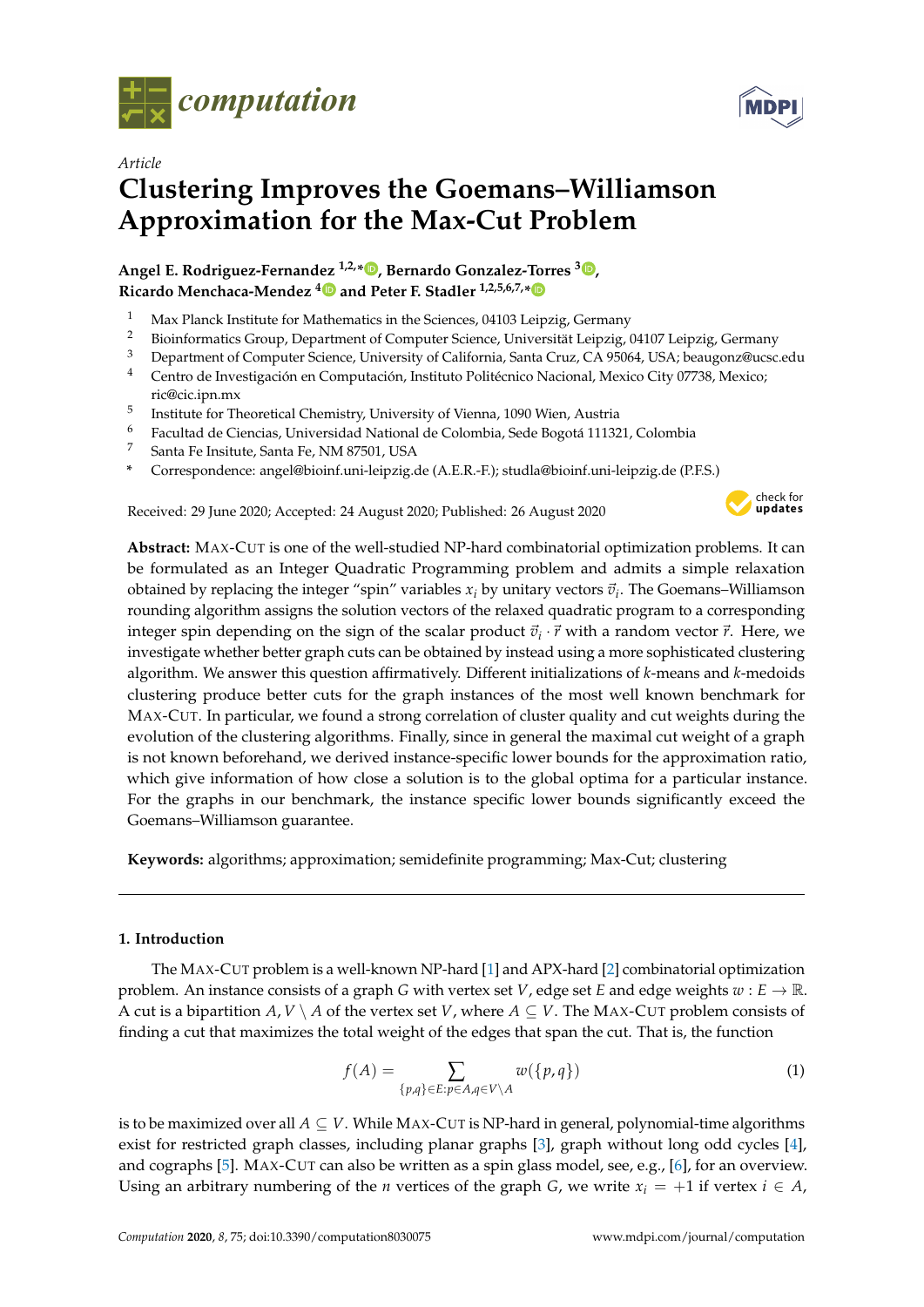$x_i = -1$  if vertex  $i \in V \setminus A$ , and  $x = (x_1, x_2, \ldots, x_n)$ . Furthermore, we set  $w_{ij} := w(\{i, j\})$  if  $\{i, j\}$  is an edge of *G* and  $w_{ij} = 0$  otherwise. With this notation, we can rewrite  $f(A)$  in terms of the "spin vector" as

<span id="page-1-0"></span>
$$
f(x) = \frac{1}{4} \sum_{i,j} w_{ij} (1 - x_i x_j) \qquad x_i \in \{-1, +1\}
$$
 (2)

Maximizing  $f(x)$  amounts to the integer quadratic programming (IQP) formulation of the MAX-CUT problem. Without loss of generality, we assume  $w_{ij} = w_{ji}$ .

Solutions of large MAX-CUT problems are of considerable practical interest in network design, statistical physics, and data clustering, and hence a broad array of computational techniques have been customized to its solution. Broadly, they can be subdivided into combinatorial heuristics (see e.g., [\[7–](#page-10-6)[9\]](#page-10-7) and the references therein) and methods involving relaxations of the integer constraints in Equation [\(2\)](#page-1-0).

Replacing the integer vectors by  $x \in \mathbb{R}^n \setminus \{0\}$  leads to an equivalent continuous optimization problem for which an excellent heuristic is described in [\[10\]](#page-10-8) and a close connection with the largest eigenvalues of generalized Laplacians [\[11\]](#page-10-9) and their corresponding eigenvectors [\[12\]](#page-10-10). On this basis, algorithms with uniform approximation guarantees have been devised [\[13,](#page-10-11)[14\]](#page-11-0). Goemans and Williamson [\[15\]](#page-11-1) replaced the integers  $x_i$  by unitary vectors  $\vec{v}_i$  of dimension  $n = |V|$ .

<span id="page-1-1"></span>
$$
\max_{\vec{v}_i} \frac{1}{4} \sum_{i,j} w_{ij} (1 - \vec{v}_i \cdot \vec{v}_j)
$$
  
subject to  $|\vec{v}_i| = 1 \quad \forall i = 1, ..., n$  (3)

where · denotes the scalar product on the unitary vectors. This problem contains all the instances of the original problem [\(2\)](#page-1-0), as seen by setting  $\vec{v}_i = (x_i, 0, \dots, 0)$  for all *i*. The relaxed problem [\(3\)](#page-1-1) is a particular instance of Vector Programming, or using a change of variables, an instance of Semidefinite Programming (SDP), and thus can be solved in polynomial time (up to an arbitrarily small additive error), see, e.g., [\[16](#page-11-2)[,17\]](#page-11-3).

The solutions of the relaxed problem [\(3\)](#page-1-1) are translated to solutions of the original IQP. Goemans and Williamson [\[15\]](#page-11-1) proposed to use a unitary random vector  $\vec{r}$  and to set

$$
\hat{x}_i = \text{sgn}(\vec{v}_i \cdot \vec{r}) \tag{4}
$$

with sgn( $t$ ) = −1 for  $t$  < 0 and sgn( $t$ ) = +1 for  $t \ge 0$ . This amounts to cutting the sphere at the hyperplane with normal vector  $\vec{r}$  and to assign  $x_i$  depending on whether  $\vec{v}_i$  lies in the "upper" or "lower" hemisphere defined by this hyperplane.

The Goemans–Williamson relaxation yields an approximation bound of *α* :=  $\min_{0\leq\theta\leq\pi}\frac{2}{\pi}\frac{\theta}{1-\cos\theta}$  > 0.878 for the expected value  $\mathbb{E}[f(\hat{x})]/\max f$ , where the expectation is taken over the choices of  $\vec{r}$  [\[15\]](#page-11-1). At present, it is the best randomized approximation algorithm for the integer quadratic programming formulation of the MAX-CUT problem. A clever derandomization [\[18\]](#page-11-4) shows that deterministic algorithms can obtain the same approximation bound. On the other hand, it is NP-hard to approximate MAX-CUT better than the ratio 16/17 [\[19\]](#page-11-5). If the Unique Games Conjecture [\[20\]](#page-11-6) is true, furthermore, the approximation ratio cannot be improved beyond the Goemans–Williamson bound for all graphs. However, better ratios are achievable, e.g., for (sub)cubic graphs [\[21\]](#page-11-7).

The translation of the solution of the related problem [\(3\)](#page-1-1) in the Goemans–Williamson approximation relies on the choice of a random vector  $\vec{r}$ . Naturally, we ask whether the performance can be improved by expending more efforts to obtain a better choice for  $\vec{r}$ . The key observation is that the purpose of  $\vec{r}$  is to separate the solution vectors  $\vec{v}_i$  of Equation [\(3\)](#page-1-1) into two disjoint sets of points on the sphere. The two sets  $A_+ := \{i : \vec{v}_i \cdot \vec{r} \ge 0\}$  and  $A_- := \{i : \vec{v}_i \cdot \vec{r} < 0\}$  can thus be thought of as a pair of clusters. Indeed, two vectors  $\vec{v}_i$  and  $\vec{v}_j$  tend to be anti-parallel if  $w_{ij}$  is large, while pairs of points *i* and *j* with small or even negative weights *wij* are likely to wind up on the same side of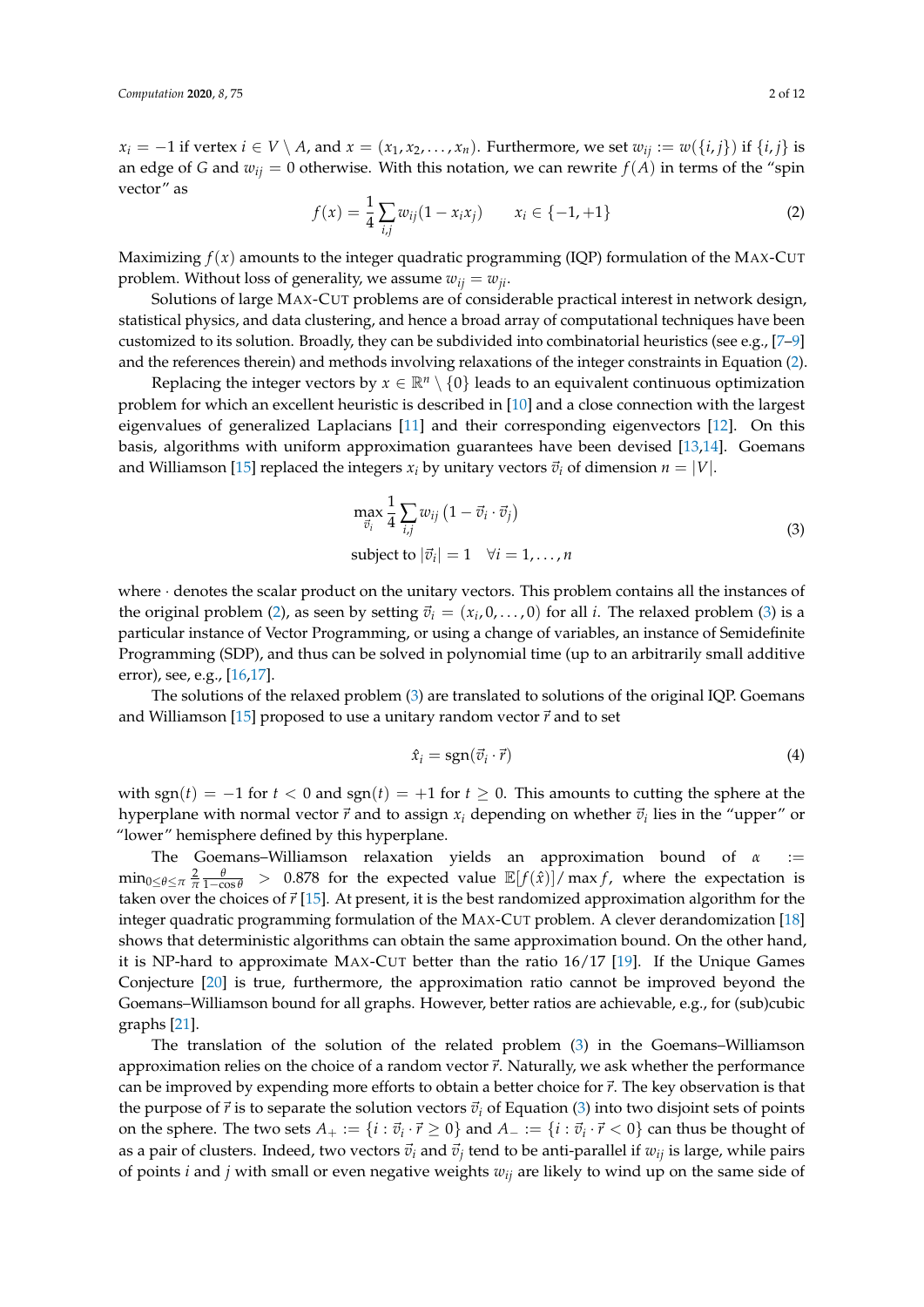the maximal cut. Of course, the random vector  $\vec{r}$  is just one way of expressing this idea: if  $\vec{v}_i$  and  $\vec{v}_j$  are similar, then we will "usually" have sgn  $\vec{v}_i \cdot \vec{r} =$  sgn  $\vec{v}_j \cdot \vec{r}$ . The "randomized rounding" of the Goemans–Williamson method therefore can also be regarded as a clustering method. This immediately begs the questions whether the solutions of the MAX-CUT problem can be improved by replacing the random choice of  $\vec{r}$  by first clustering the solution set  $\{\vec{v}_i\}$  of the relaxed problem [\(3\)](#page-1-1). We shall see *empirically* that the answer to this question is affirmative even though the theoretical performance bound is not improved.

In practical applications, solutions of relaxed problems are often post-processed by local search heuristics. Therefore, a local search starting from the final results of both the Goemans–Williamson relaxation and two of our best clustering approaches were made in order to improve the cut values.

This contribution is organized as follows. In the following section, we briefly summarize data sets and clustering algorithms with their relevant properties as well as the details of the local search used to improve the cut values. In Section [3.1,](#page-4-0) we describe an initial analysis of the effect of clustering on the cut weights, showing that the quality of near-optimal clusters correlates well with cut weights. Since we were not able to show for most clustering methods that they retain the Goemans–Williamson performance bound, we derive an instance specific bound in Section [3.2](#page-5-0) that provides a convenient intrinsic quality measure. In Section [3.3,](#page-5-1) we extend the empirical analysis to the benchmarking set that also contains very large graphs. We show that the use of clustering methods indeed provides a consistent performance gain. We also see that the instance-specific performance bounds are much closer to 1 than the uniform Goemans–Williamson *α*. Finally, in Section [3.4,](#page-8-0) we consider the improvement to the cut values that are achieved with local search starting from the the Goemans–Williamson and the two best clustering relaxations.

## **2. Materials and Methods**

#### *2.1. Benchmark Data*

In order to assess the utility of clustering as rounding method, we used the benchmark set of graphs generated using Rinaldi's machine-independent graph generator. Both the generator and the graphs can be downloaded from Ye's web page [http://web.stanford.edu/~yyye/yyye/Gset/.](http://web.stanford.edu/~yyye/yyye/Gset/) These graphs vary from 800 to 20,000 nodes and have edge weights of  $\pm 1$ . The topology of the graph can be toroidal, almost planar or random. The first 21 G-set graphs are a standard benchmark for the MAX-CUT problem. The G-set benchmark consists of graphs G1 to G67, G70, G72, G77, and G81. The optimal cuts are not known for most of these graphs. We therefore use the best known cut-values compiled in [\[9\]](#page-10-7) for comparison.

The relaxed problem [\(3\)](#page-1-1) was solved using the CVX package in Matlab for graphs G1 to G21. For graphs G22 to G54, G57 to G59, G62 to G67, and G72, we used Mathematica's function SemidefiniteOptimization. For graphs G55, G56, G60, G61, G70, G77, and G81 neither SemidefiniteOptimization nor CVX were able to find a solution to the SDP problem. We therefore had to exclude these instances from further consideration. From the SDP solution of each instance, we computed 50 iterations for the randomized clustering algorithms, including Goeamans and Williamson randomized clustering and reported the best solution for the seven best algorithms.

#### *2.2. Clustering in the Goemans–Williamson Algorithm*

We consider the following clustering methods:

- randomized rounding as defined in [\[15\]](#page-11-1).
- *k***-means** [\[22\]](#page-11-8) adapted to the unitary sphere as in [\[23\]](#page-11-9) for fixed  $k = 2$ .
- *k***-medoids** [\[24\]](#page-11-10) for fixed  $k = 2$ .
- **Fuzzy** *c*-means [\[25\]](#page-11-11) adapted to the unitary sphere as in [\[23\]](#page-11-9) for fixed  $c = 2$ .
- **Minimum Spanning Tree** (MST) clustering, i.e., splitting the MST at the longest edge [\[26\]](#page-11-12).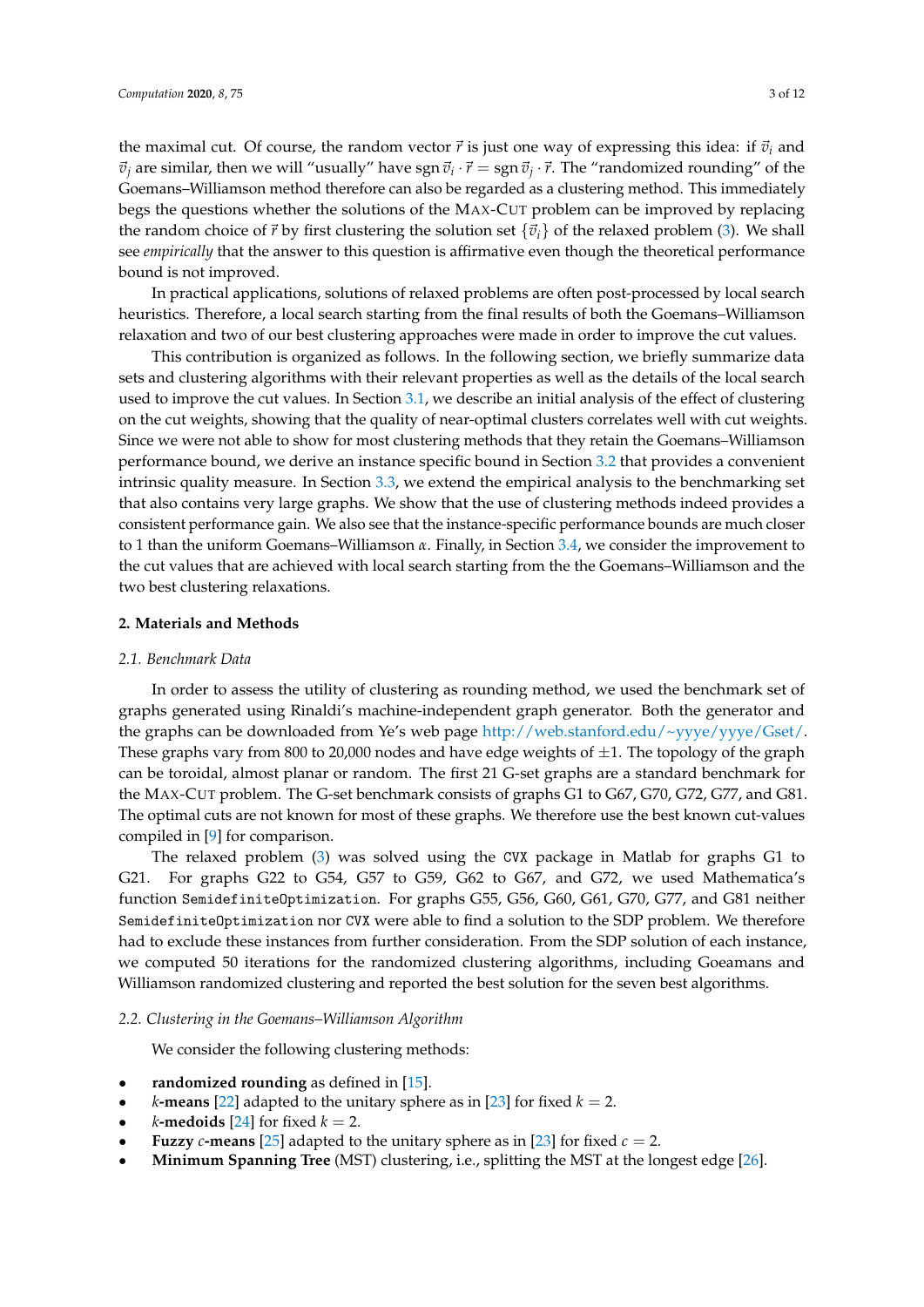In order to obtain the spherical variants of *k*-means and Fuzzy *c*-means, it is necessary to define the cluster centroids as points on the sphere. This can be achieved by rescaling the centroid to be unit length [\[23\]](#page-11-9). On the sphere, cosine similarity is a more natural choice than Euclidean dissimilarity. It is not difficult to see that the two variants are actually equivalent:

**Lemma 1.** *Spherical k-means clustering with cosine similarity is equivalent to k-means clustering with Euclidean distances and normalizing of the centroid vectors in each step.*

**Proof.** For unitary vectors, the square of their Euclidean distance can be expressed as

$$
\|\vec{x} - \vec{y}\|^2 = \vec{x} \cdot \vec{x} + \vec{y} \cdot \vec{y} - 2\vec{x} \cdot \vec{y} = 2(1 - \cos \theta)
$$

in terms of the angle  $\theta$  between  $\vec{x}$  and  $\vec{y}$ . The centroid  $\vec{c}$  of a given cluster  $\cal C$  minimizes  $\sum_{i\in\mathcal{C}}\|\vec{x}_i-\vec{c}\|^2$ and thus maximizes the sum  $\sum_{i\in\mathcal{C}}\cos\theta_i$ . Analogously, each  $x_i$  is assigned to cluster  $\mathcal{C}_j$  with minimal value of  $\|\vec{x}_i - \vec{c}_j\|^2$  and thus maximal cos  $\theta_i$ . Thus, the squared Euclidean distance and the cosine distance optimize the same objective function.  $\Box$ 

The same argument can be made for Fuzzy *c*-means clustering, since its cost function is also a linear combination of squared Euclidean distances and thus, equivalently, a linear combination of the corresponding cosines. For MST clustering, no adjustment is necessary since the relationship between Euclidean distances and cosines is monotonic and thus the transformation does not affect the MST. By the same token, *k*-medoids clustering is unaffected by the restriction to the sphere since medoids by definition are always the unitary vectors  $\vec{v}_i$ .

An important ingredient for the clustering procedures is the initialization. For *k*-means, *k*-medoids, and fuzzy *c*-means, we consider both a deterministic and a non-deterministic version. In the deterministic version, the pair  $\vec{v}_i^*$  and  $\vec{v}_j^*$  with maximal distance from each other is chosen. In the non-deterministic variant, the two initial cluster centroids are selected from the solution vectors  $\vec{v}_i$  at random. For *k*-means, we observed that choosing the initial cluster centroids as vectors  $\vec{v}_i$  does not work well since the optimization quickly get stuck in a local minimum. We therefore devised two alternative random initialization methods: (1) We generate a random unitary vector  $\vec{r}$  and use  $\vec{c}_1 = \vec{r}$ and  $\vec{c}_2 = -\vec{r}$  as initial centroids. (2) We use two independently generated random unitary vectors  $\vec{r}_1$ and  $\vec{r}_2$  as initial centroids. The main advantage of method (1) is that this initialization is equivalent to starting *k*-means from solutions obtained by Goemans–Williamson rounding. To see this, assume (without loss of generality) that the random vector chosen as initial centroid points towards the north pole and therefore the negative side of it will point towards the south pole. Then, any point in the lower hemisphere of the hypersphere will be clustered with the south pole vector since this is the closest centroid. The same will happen for points on the upper hemisphere and therefore this is equivalent to splitting the hypershpere into two hemispheres, which is the Goemans–Williamson rounding.

In summary, we consider a total of nine clustering procedures:

- 1. Fuzzy c-means **(Fuzzy)**
- 2. Randomized k-means initialized among vectors  $\vec{v}_i$  (**K-MeansRand**)
- 3. Deterministic k-means **(K-MeansDet)**
- 4. Randomized k-medoids **(K-MedRand)**
- 5. Deterministic k-medoids **(K-MedDet)**
- 6. Minimum Spanning Tree **(MST)**
- 7. Randomized Rounding of Goemans–Williamson **(RR)**
- 8. Randomized k-means initialized with two random vectors **(K-Means2N)**
- 9. Randomized k-means initialized with a random vector and its negative **(K-MeansNM)**

In order to quantify the quality of the clusters, we use the *distortion* [\[27,](#page-11-13)[28\]](#page-11-14), a measure of cluster coherence defined as

$$
dis(C) = \sum_{j=1}^{k} \sum_{\vec{x}_i \in C_j} ||\vec{x}_i - \vec{\mu}_{C_j}||
$$
\n(5)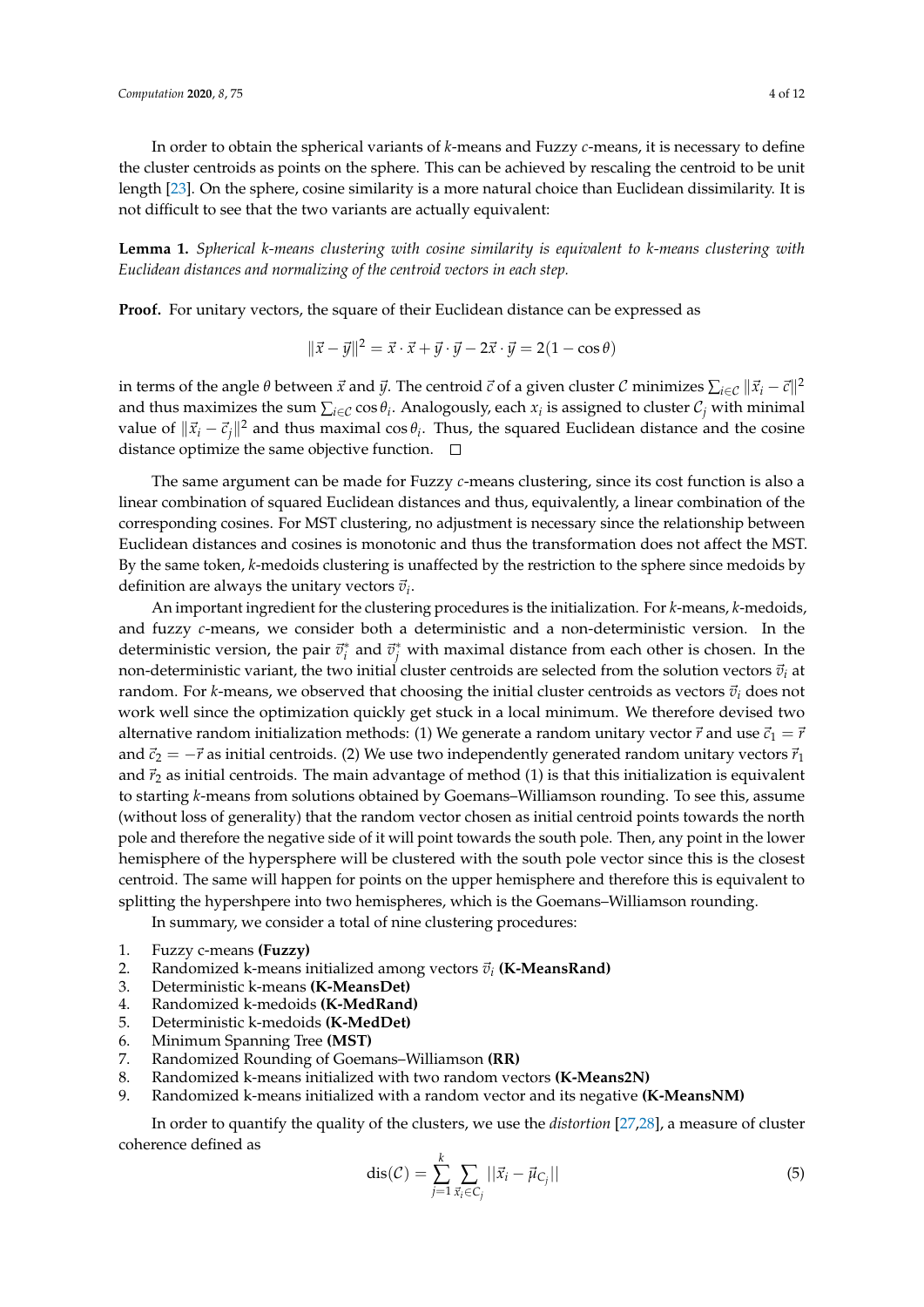Here,  $\vec{\mu}_{C_j} := \frac{1}{|C_j|} \sum_{\vec{x}_i \in C_j} \vec{x}_i$  is the centroid of the cluster  $C_j \in \mathcal{C}$ . We note that *k*-means clustering minimizes the distortion.

## *2.3. Local Search*

A natural definition of locality for cuts considers two cuts  $A \neq A'$  adjacent if  $A = A' \cup \{u\}$  for some  $u \in V \setminus A'$  or  $A' = A \cup \{u\}$  for some  $u \in V \setminus A$  [\[12\]](#page-10-10). In terms of the spin vectors *x*, this amounts to "flipping" (changing the sign of) exactly one spin *x<sup>i</sup>* . An adaptive walk iteratively accepts a spin flip if the cut value  $f(A)$  improves. By construction, therefore, an adaptive walk terminates in a locally optimal solution, i.e., in a cut *A*<sup>\*</sup> for which there is no adjacent cut with a strictly larger cut weight. In general, neither the Goemans–Williamson nor any of the clustering results are locally optimal. We therefore use adaptive walks as a simple way to further improve solutions. We performed local improvement for each of the 50 repetitions of Goemans–Williamson randomized rounding, and the two best-performing clustering algorithms: K-MeansNM and K-Means2N.

# **3. Results**

#### <span id="page-4-0"></span>*3.1. Cluster Quality Correlations with Solution Quality*

In a preliminary evaluation on the first 21 G-set graphs (see Materials and Methods), we observed that clustering instead of random rounding yields systematically larger cuts. In order to better understand the reason for the beneficial effect of clustering, we investigated the relationship between a quality measure for the clustering and the resulting weight of the maximal cut. Since *k*-means clustering minimizes distortion, it serves as a natural measure of cluster quality, irrespective of the clustering method that is actually used. We chose K-MeansNM for this initial analysis because it uses RR solutions to initialize clusters and thus allows for a direct evaluation of the effect of clustering heuristics.

The RR solutions fall into a very narrow range of distortion values that is clearly separated from the near optimal range achievable by the clustering methods. The cut weights of the RR solutions do not appear to be correlated with the distortion of the corresponding clusters. However, after only a few clustering steps, *k*-means enters a regime in which distortion and cut weight are strongly correlated, see Figure [1.](#page-4-1)

<span id="page-4-1"></span>

(**a**) Scatter plot of 50 runs of K-MeansNM for graph G43. (**b**) Scatter plot of 50 runs of K-MeansNM for graph G31.

**Figure 1.** Exploration of the path of 50 iterations of K-MeansNM on the distortion weight of the corresponding cut. The diagram shows all values generated while running the *k*-means. Points at the bottom right of the plot are the starting points and thus the results of Goemans–Williamson rounding; meanwhile, points at the top left are the end points. At each step of K-MeansNM, the points move to the left until the algorithm finds a local minima of distortion. The red line is a linear fit of all the points after the second step of *k*-means. These show a clear correlation between cluster distortion and cut weight.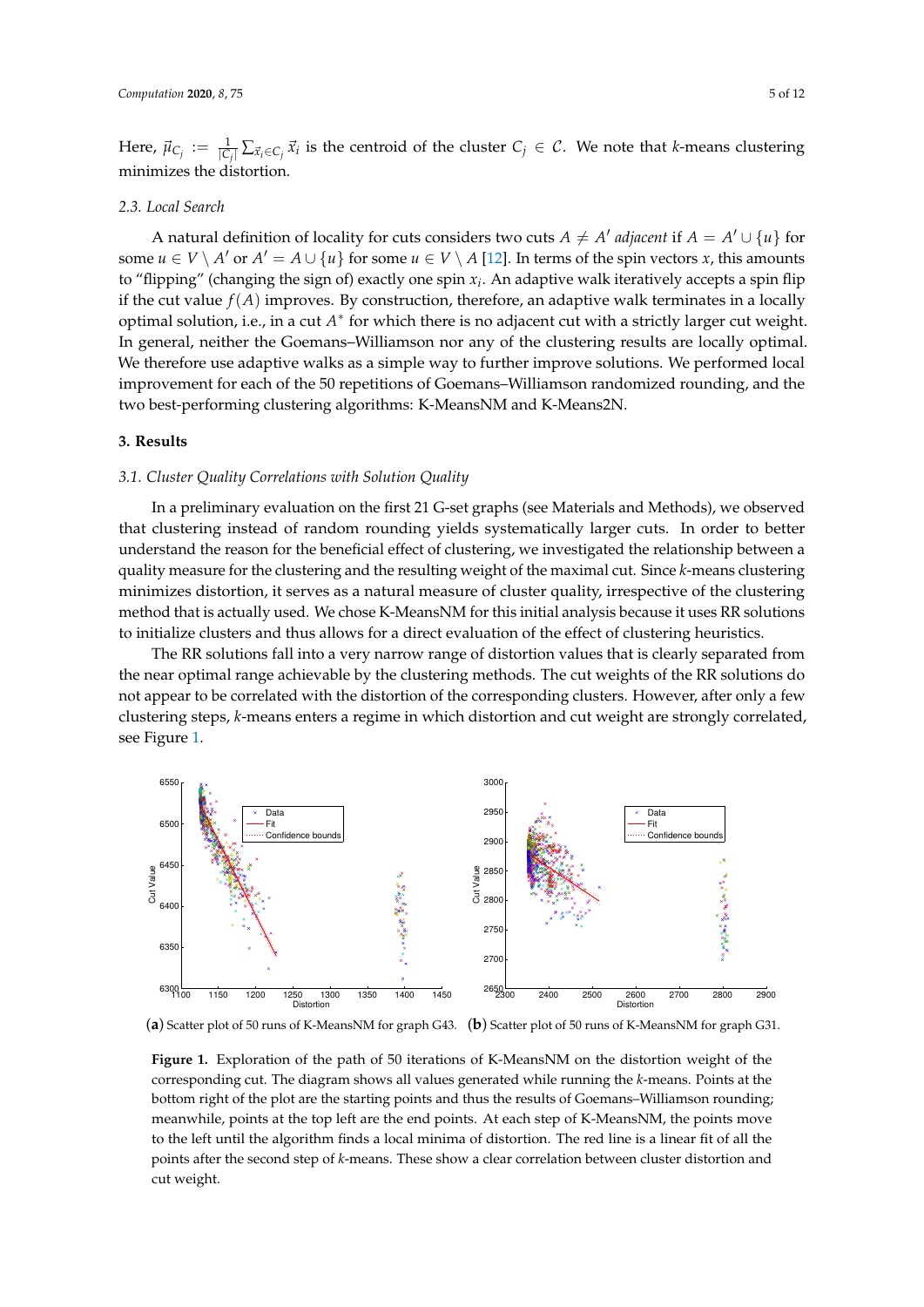Figure [1](#page-4-1) provides a clear motivation to consider clustering as means of improving the Goemans–Williamson solution. We observe that there are two groups of graphs. In the first groups, exemplified by G43, Figure [1a](#page-4-1), we consistently observe lower RR values at the starting point of *k*-MeansNM (right) that at the endpoint (top left) and the cut values mostly increase monotonically with decreasing distortion. In the second group of graphs, exemplified by G31, Figure [1b](#page-4-1), this is still the case *on average*; however, the optimal cut weights are observed at sub-optimal distortions. This observation motivates us to record the cut weights for intermediary steps of the cluster procedures, not only at their endpoints. In the case of K-MeansNM, this guarantees that we retain the performance guarantee of the Goemans–Williamson bound.

## <span id="page-5-0"></span>*3.2. An Instance-Specific Approximation Guarantee*

Considering a fixed instance of MAX-CUT, let  $\{\vec{v}_i\}$  be the solution of the relaxed problem [\(3\)](#page-1-1) and let  $\{A, V \setminus A\}$  be a discrete solution. Denote by  $\partial A := \{(i, j) \in E(G) | i \in A, j \in V \setminus A\}$  the set of cut edges. The value *S* of the relaxed solution can be written as

$$
S = \frac{1}{2} \sum_{(i,j) \in \partial A} w_{ij} (1 - \vec{v}_i \cdot \vec{v}_j) + \frac{1}{2} \sum_{(i,j) \notin \partial A} w_{ij} (1 - \vec{v}_i \cdot \vec{v}_j)
$$
  
= 
$$
\underbrace{\sum_{(i,j) \in \partial A} w_{ij}}_{f(A)} - \underbrace{\frac{1}{2} \sum_{(i,j) \in \partial A} w_{ij} (1 + \vec{v}_i \cdot \vec{v}_j)}_{g_{cut}} + \underbrace{\frac{1}{2} \sum_{(i,j) \notin \partial A} w_{ij} (1 - \vec{v}_i \cdot \vec{v}_j)}_{g_{in}}.
$$

Thus, we have  $f(A) = S + g_{cut} - g_{in}$ . Writing  $f^*$  for the weight of the optimal cut, we know that the solution of the relaxed problem is an upper bound, i.e.,  $S \geq f^*$ . We therefore have

<span id="page-5-2"></span>
$$
f(A) \ge f^* - (g_{in} - g_{cut})
$$
\n<sup>(6)</sup>

Note that  $g_{in} - g_{cut} \ge 0$  since by definition  $f^* \ge f(A)$ . First, consider the case of positive edge-weights. Then,  $f(A) > 0$  and we can estimate the approximation ratio for the solution *A* as

<span id="page-5-3"></span>
$$
\alpha(A) := \frac{f(A)}{f^*} \ge 1 - \frac{g_{in} - g_{cut}}{f^*} \ge 1 - \frac{g_{in} - g_{cut}}{f(A)}
$$
(7)

If there are negative edge weights, we follow [\[15\]](#page-11-1), define *W*<sup>−</sup> := ∑(*i*,*j*) min(*wij*, 0) ≤ 0, and make use of the fact that  $f^* - W_-\geq 0$ . From Equation [\(6\)](#page-5-2), we immediately obtain  $f(A) - W_-\geq f^* - W_-\sim 0$ (*gin* − *gcut*) and thus a generalized version of the approximation ration can be computed as

<span id="page-5-4"></span>
$$
\alpha(A) := \frac{f(A) - W_-}{f^* - W_-} \ge 1 - \frac{g_{in} - g_{cut}}{f^* - W_-} \ge 1 - \frac{g_{in} - g_{cut}}{f(A) - W_-}
$$
(8)

The bounds in Equations [\(7\)](#page-5-3) and [\(8\)](#page-5-4) can be seen as instant-specific versions of the general approximation ratio derived in [\[15\]](#page-11-1). Empirically, we found in benchmarking experiments (see below) that the instance specific bound  $\alpha(A)$  substantially exceeds the uniform Goemans–Williamson bound of *α* ≈ 0.878. For the Goemans–Williamson algorithms, of course, we necessarily have E[*α*(*A*)] ≥ *α*.

#### <span id="page-5-1"></span>*3.3. Benchmarking Experiments*

In order to compare the cut values of RR with each of the clustering algorithms, we use the following relative measure of performance:

$$
\hat{f}_{cluster} = \frac{f_{cluster} - f_{RR}}{f_{RR}} = \frac{f_{cluster}}{f_{RR}} - 1
$$
\n(9)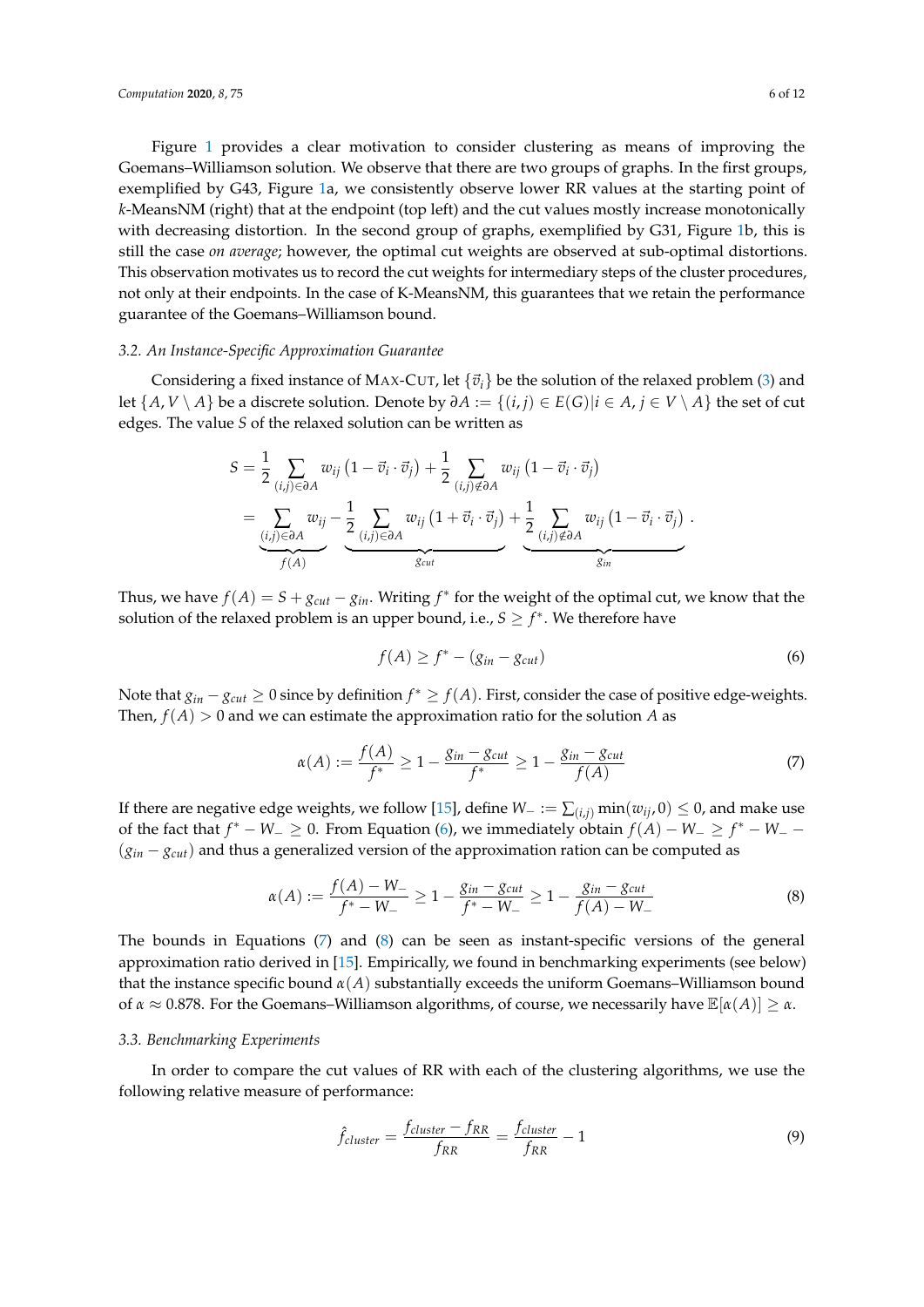Figure [2](#page-6-0) shows that clustering on most instances yield significant improvement for most clustering approaches. K-MeansNM by construction always finds a solution that is at least as good as RR; however, both K-MeansNM and K-Means2N *never* give a lower solution than RR. K-meansRand improves for all graphs except G12, Fuzzy for all except G12 and G72, K-MedRand for all except G32, G39, and G72, and, finally, for K-MeansDet in nine graphs, a better solution was not found.

<span id="page-6-0"></span>

**Figure 2.** Comparison between the cut value found by clustering algorithms and RR, using  $\hat{f}_{cluster}$  as the comparison. The horizontal axis represents the graph number, i.e., graph G*i* is shown in position *i*. The red line indicates the average over the benchmark set. Positive values indicate that the clustering solutions are superior to the RR solutions.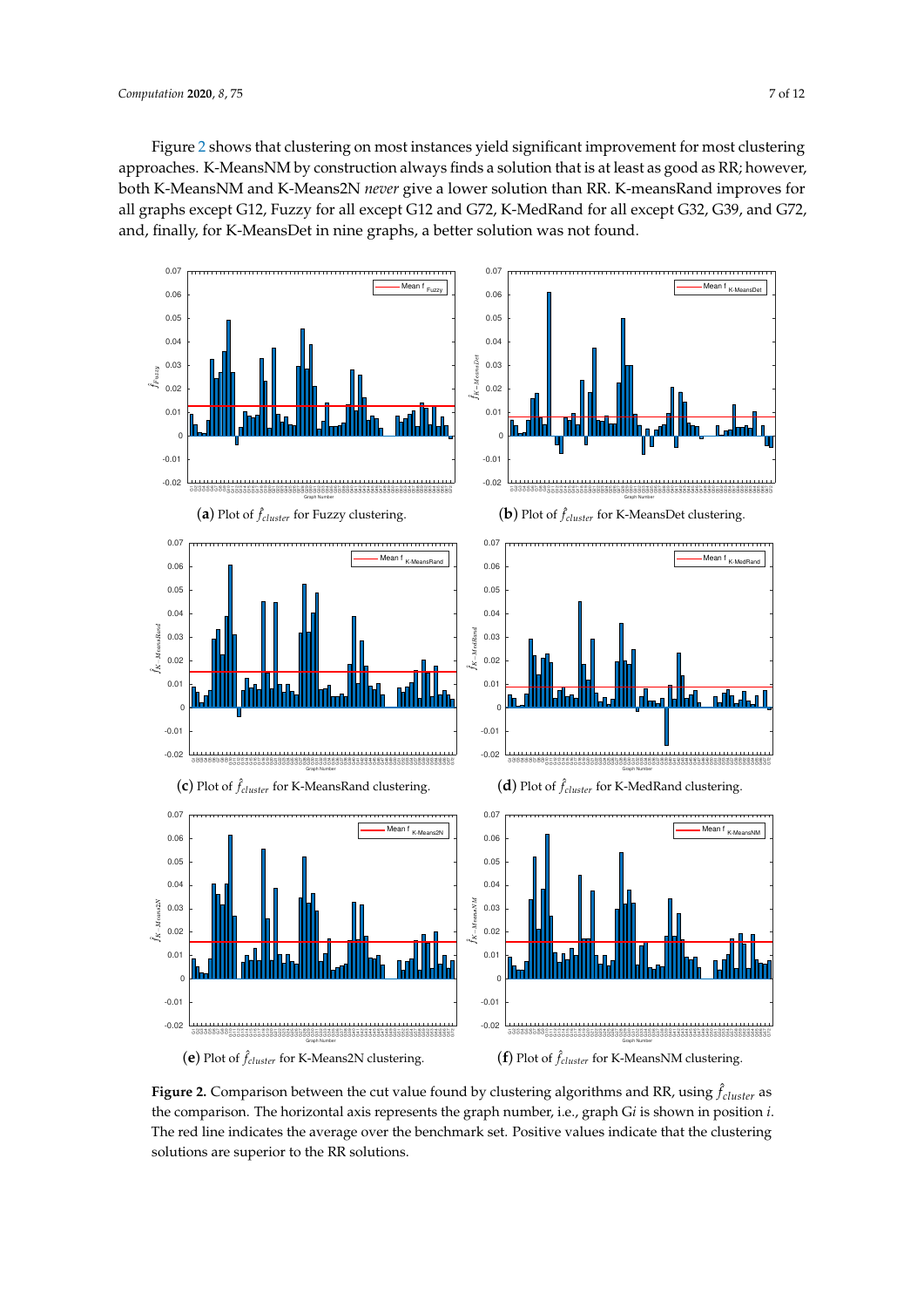The gains in solution quality differ substantially between the test instances, and a few graphs, in particular G12 and G72, do not profit from the clustering approaches other than the randomized versions of K-means. Interestingly, these two graphs are toroidal.

The same trend is also observed for the instance-specific performance bounds, see Figure [3.](#page-7-0) The performance bounds for the individual solutions are well above 0.9, i.e., exceed the Goemans and Williamson also in those few cases where clustering is worse than RR. For bipartite graphs with non-negative edge weights, the entire edge set forms a maximal cut [\[11\]](#page-10-9). This is the case for the two unweighted graphs G48 and G49 and explains why, for these two cases, no difference between RR and clustering solutions is observed in Figure [2.](#page-6-0)

<span id="page-7-0"></span>



(**a**) Comparison of *α*(*A*) for Fuzzy clustering and RR. (**b**) Comparison of *α*(*A*) for K-MeansDet and RR.



Mean α(A) of K−MedRand Mean α(A) of RR  $\alpha(A)=1$ . .,– .<br>-MedRand RR Madall 0 10 20 30 40 50 60 Graph Number

(**c**) Comparison of *α*(*A*) for K-MeansRand and RR. (**d**) Comparison of *α*(*A*) for K-MedRand and RR.

 $0.9$  $0.9$ 0.93 0.94  $\widetilde{\mathcal{E}}_{0.95}$  $0.9$  $0.9$  $0.9$  $\overline{0}$ . 1H.





(**e**) Comparison of *α*(*A*) for K-Means2N and RR. (**f**) Comparison of *α*(*A*) for K-MeansNM and RR.

**Figure 3.** Comparison of instance-specific performance bounds *α*(*A*) between clustering algorithms and RR. The cyan line is the average of  $\alpha(A)$  for the clustering methods and the magenta line is the average of RR for comparison.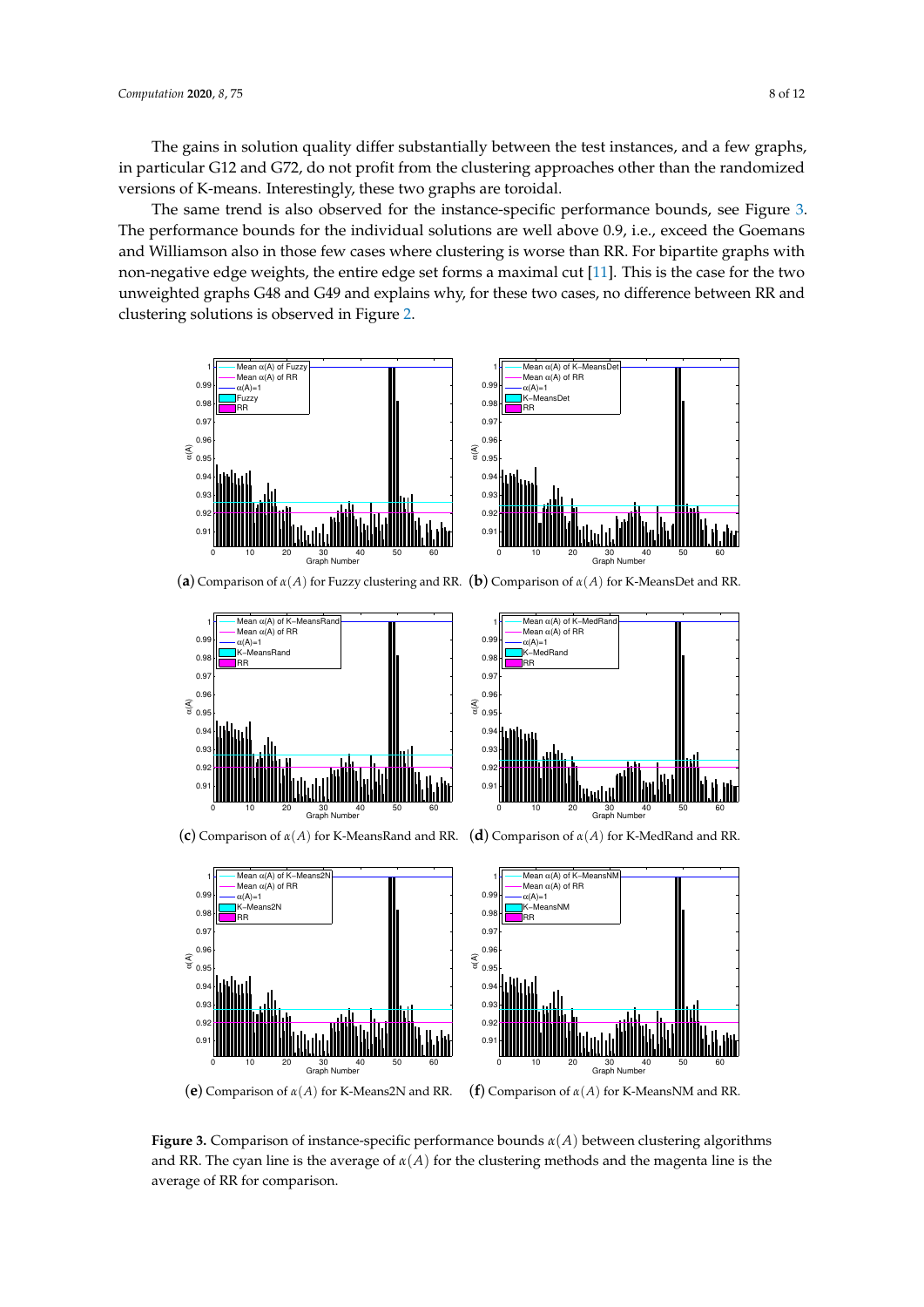On average, all clustering algorithms yield improvements over RR. Interestingly, the average solution quality depends noticeably on the clustering algorithm. The clustering algorithm with largest average improvement was K-MeansNM, as expected. On the benchmark set, an average increase on the cut weight by  $\hat{f}_{\text{K-MeansNM}} = 1.541\%$  compared with RR is obtained. Other variants of 2-means performed similarly well. We found  $\hat{f}_{K\text{-Means2N}} = 1.533\%$  and  $\hat{f}_{K\text{-MeansRand}} = 1.471\%$ . For Fuzzy clustering, we only observed an improvement of  $\hat{f}_{Fuzzy} = 1.247\%$ . With  $\hat{f}_{K\text{-MedRand}} = 0.841\%$  and  $\hat{f}_{\text{K-MeansDet}} = 0.789\%$ , performance of medoids and deterministic methods was less encouraging. For individual instances, the improvement was substantial. For example, we obtain an improvement of 5.81% for the graph G10 and 5.12% for G28 with K-MeansNM.

Despite subtle differences between the clustering methods, the clusters are quite similar in their characteristics. One measure of interest is the *mean clustering angle*

$$
\theta_A := \arccos\left(\left|\frac{1}{|A|} \sum_{v_i \in A} v_i\right|\right) \tag{10}
$$

It measures the average angle between two unit vectors in the same cluster. We found that the cardinalities  $|A|$  and  $|X \setminus A|$  are nearly even and  $\theta_A$  lies between 60 and 75 degrees for the graphs in the benchmark set. We observed not convincing trends connecting these parameters and the weight of maximum cut.

#### <span id="page-8-0"></span>*3.4. Local Search Improvement*

A straightforward way to improve a given solution of MAX-CUT is to add a local search step. We use adaptive walks for this purpose and restrict ourselves to RR and the two best-performing clustering approaches, i.e., K-MeansNM and K-Means2N. The results presented in Figure [4](#page-8-1) are the best solutions found in all of the 50 iterations for each algorithm. The same relative measure of performance, ˆ *fcluster*, is used as in Section [3.3.](#page-5-1) The corresponding instance-specific performance bound *α* can be found in the Additional Material.

<span id="page-8-1"></span>

(**a**) Plot of ˆ *fcluster* for K-Means2N clustering after local search.

(**b**) Plot of ˆ *fcluster* for K-MeansNM clustering after local search.

**Figure 4.** Comparison between the cut value found by clustering algorithms and RR after local search (LS), using  $\hat{f}_{cluster}$  as the comparison. The horizontal axis represents the graph number, i.e., graph G*i* is shown at position *i*. The red line indicates the average over the benchmark set. Positive values indicate that the locally improved clustering solutions are superior to the locally improved RR solutions.

Figure [5](#page-9-0) shows the ratio *frounding*/ *fbest*, where *frounding* is the best solution after local search found either by clustering or RR for that instance and *fbest* is the best solution known in the literature, taken from [\[9\]](#page-10-7). The corresponding values are also available in tabular form as Additional Material. Graphs G11 to G13, G32 to G34, G57, G62, G65 to G67, and G72 have toroidal topology; both the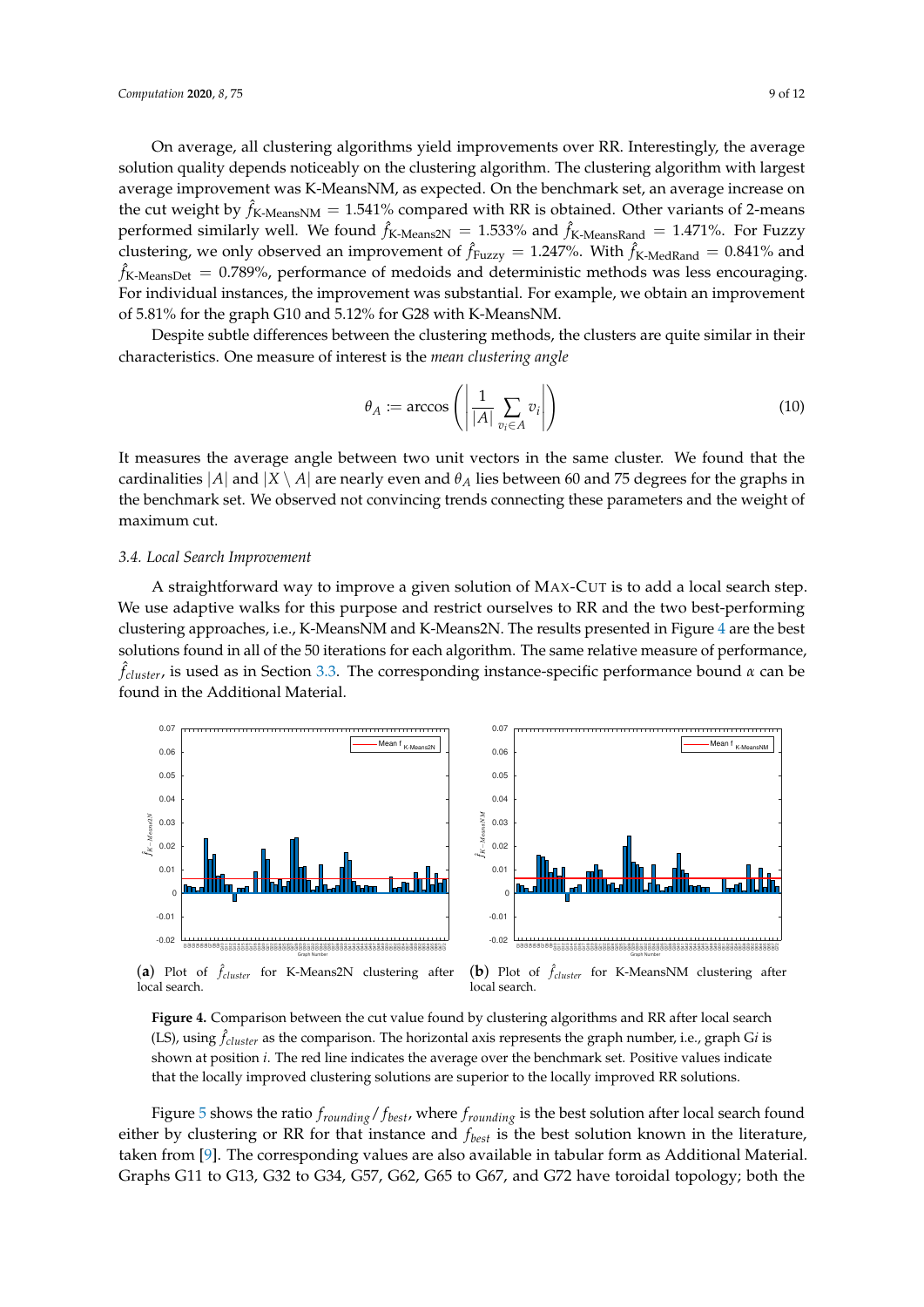clustering algorithm and Randomized Rounding show a comparably low approximation ratio for these instances. For graphs with other topologies, we obtain approximation ratios exceeding 0.96, sometimes closely approaching 1. The combination of the Goemans–Williamson relaxation with clustering thus at least comes close to the best solutions known in the literature.

<span id="page-9-0"></span>

**Figure 5.** Comparison of the best cut value obtained with clustering (in magenta) and RR (in cyan) and subsequence local improvement with the best cut value (*fbest*) available in the literature.

# **4. Conclusions**

As we can see from the results, using other clustering methods than the randomized version of [\[15\]](#page-11-1), on average, leads to better cut values. Using *k*-means with an initialization equivalent to starting from Goemans–Williamson rounding solutions (K-MeansNM), and keeping track of the points visited by *k*-means at all time, we can guarantee that the approximation guarantee is maintained, with the possibility of finding larger cut values. For the other clustering algorithms, this is not true; however, for one version of *k*-means (K-Means2N), the same or better solutions than RR were found, even without the guarantee. On average, the remaining clustering algorithms yield larger cut values than RR, and the number of instances where those algorithms find lower cuts are less than 15% for the worst case (K-MeansDet), and less than 5% for the others. Our approach is not guaranteed to improve all instances. In particular, it does not result in a theoretical improvement of the Goemans–Williamson approximation guarantee.

We have derived, however, an *instance-specific* lower bound for the approximation ratio that depends both on the instance and the solution, i.e., the cut itself. It provides a plausible measure of performance also for instances with unknown maximal cut value.

The success of *k*-means related clustering approaches suggests to extend this idea to other clustering methods. For spectral clustering, for instance, a natural starting points would be an  $\alpha$  auxiliary graph with weights  $\omega_{ij} = \max(\vec{v}_i \cdot \vec{v}_j)$  and edge set  $\{(i, j) | \omega_{ij} > 0\}.$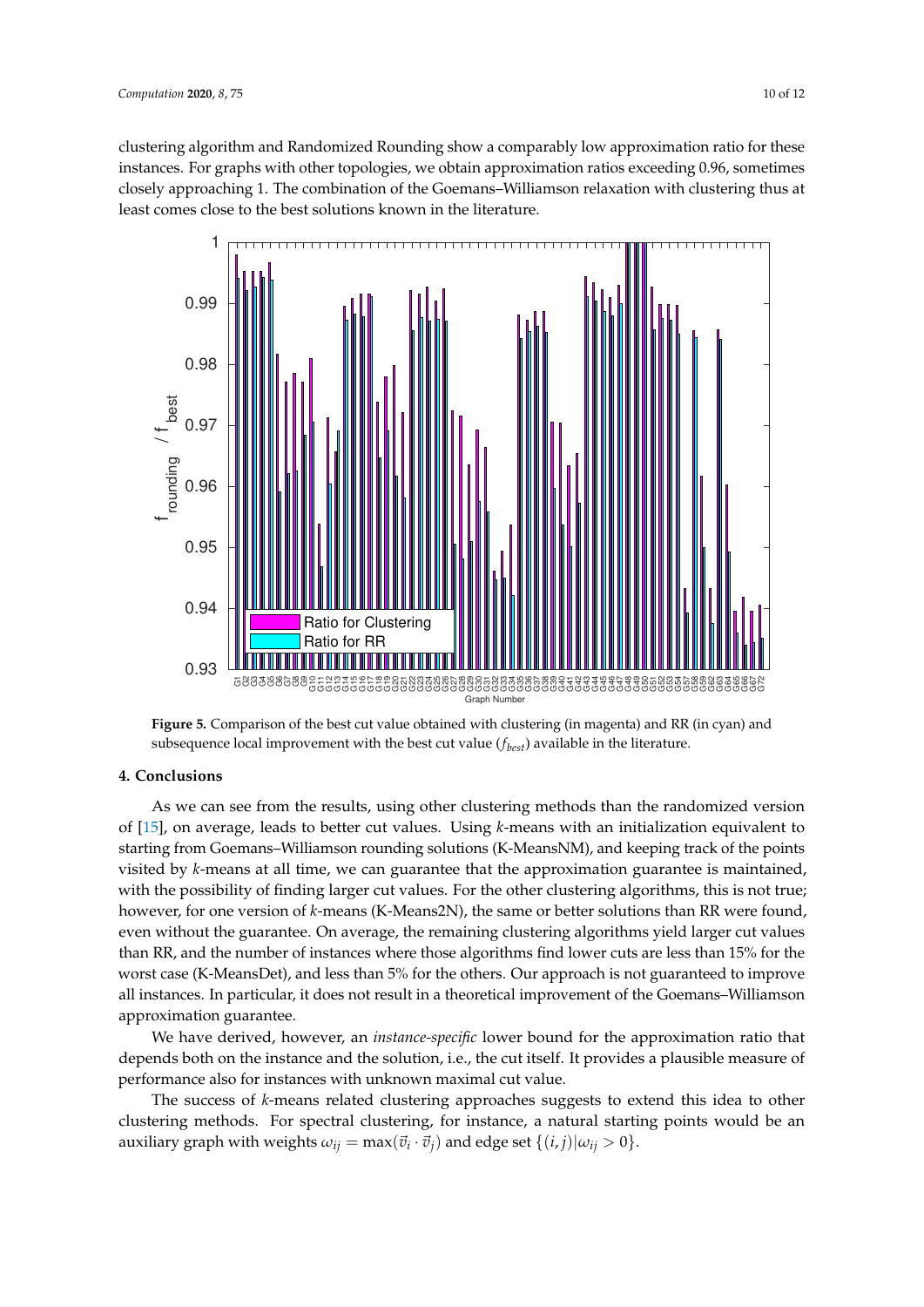**Author Contributions:** All authors jointly contributed the conceptualization of the study, the theoretical results, the interpretation of the benchmark data, and the writing of the manuscript. A.E.R.-F. implemented the software and performed the benchmark. All authors have read and agreed to the published version of the manuscript.

**Funding:** This research was funded in part by the *Consejo Nacional de Ciencia y Tecnología* (CONACyT), and the *University of California Institute for Mexico and the United States* (UC MEXUS). The APC was funded by Library of Leipzig University.

**Acknowledgments:** We thank Giovanni Rinaldi and Laura Palagi for the discussions about the solver of the SDP problem.

**Conflicts of Interest:** The authors declare no conflict of interest. The funders had no role in the scientific content of this work.

# **Abbreviations**

The following abbreviations are used in this manuscript:

| IQP         | Integer Quadratic Programming                                                      |
|-------------|------------------------------------------------------------------------------------|
| VP          | Vector Programming                                                                 |
| ${\rm SDP}$ | Semidefinite Programming                                                           |
| Fuzzy       | Fuzzy c-means clustering                                                           |
| K-MeansRand | Randomized version of k-Means                                                      |
| K-MeansDet  | Deterministic version of k-Means                                                   |
| K-MedRand   | Randomized version of k-Medoids                                                    |
| K-MedDet    | Deterministic version of k-Medoids                                                 |
| MST         | Minimum Spanning Tree                                                              |
| RR          | Randomized Rounding (Goemans–Williamson rounding)                                  |
| K-Means2N   | Randomized version of k-Means initialized with 2 random vectors                    |
| K-MeansNM   | Deterministic version of k-Means initialized with a random vector and its negative |

# **References**

- <span id="page-10-0"></span>1. Karp, R.M. Reducibility among combinatorial problems. In *Complexity of Computer Computation*; Miller, R.E., Thacher, J.W., Eds.; Plenum Press: New York, NY, USA, 1972; pp. 85–103.
- <span id="page-10-1"></span>2. Papadimitriou, C.H.; Yannakakis, M. Optimization, approximation, and complexity classes. *J. Comput. Syst. Sci.* **1991**, *43*, 425–440. [\[CrossRef\]](http://dx.doi.org/10.1016/0022-0000(91)90023-X)
- <span id="page-10-2"></span>3. Hadlock, F. Finding a Maximum Cut of a Planar Graph in Polynomial Time. *SIAM J. Comput.* **1975**, *4*, 221–225. [\[CrossRef\]](http://dx.doi.org/10.1137/0204019)
- <span id="page-10-3"></span>4. Grötschel, M.; Nemhauser, G.L. A polynomial algorithm for the max-cut problem on graphs without long odd cycles. *Math. Program.* **1984**, *29*, 28–40. [\[CrossRef\]](http://dx.doi.org/10.1007/BF02591727)
- <span id="page-10-4"></span>5. Bodlaender, H.L.; Jansen, K. On the complexity of the maximum cut problem. *Nord. J. Comput.* **2000**, *7*, 14–31. [\[CrossRef\]](http://dx.doi.org/10.5555/640044.640046)
- <span id="page-10-5"></span>6. Anglès d'Auriac, J.C.; Preissmann, M.; Sebö, A. Optimal cuts in graphs and statistical mechanics. *Math. Comput. Model.* **1997**, *26*, 1–11. [\[CrossRef\]](http://dx.doi.org/10.1016/S0895-7177(97)00195-7)
- <span id="page-10-6"></span>7. Festa, P.; Pardalos, P.M.; Resende, M.G.C.; Ribeiro, C.C. Randomized heuristics for the Max-Cut problem. *Optim. Methods Softw.* **2002**, *17*, 1033–1058. [\[CrossRef\]](http://dx.doi.org/10.1080/1055678021000090033)
- 8. Klemm, K.; Mehta, A.; Stadler, P.F. Landscape Encodings Enhance Optimization. *PLoS ONE* **2012**, *7*, e34780. [\[CrossRef\]](http://dx.doi.org/10.1371/journal.pone.0034780) [\[PubMed\]](http://www.ncbi.nlm.nih.gov/pubmed/22496860)
- <span id="page-10-7"></span>9. Ma, F.; Hao, J.K. A multiple search operator heuristic for the max-*k*-cut problem. *Ann. Oper. Res.* **2017**, *248*, 365–403. [\[CrossRef\]](http://dx.doi.org/10.1007/s10479-016-2234-0)
- <span id="page-10-8"></span>10. Shao, S.; Zhang, D.; Zhang, W. A simple iterative algorithm for maxcut. *arXiv* **2019**, arXiv:1803.06496
- <span id="page-10-9"></span>11. Delorme, C.; Poljak, S. Laplacian eigenvalues and the maximum cut problem. *Math. Program.* **1993**, *62*, 557–574. [\[CrossRef\]](http://dx.doi.org/10.1007/BF01585184)
- <span id="page-10-10"></span>12. Poljak, S.; Rendl, F. Solving the max-cut problem using eigenvalues. *Discret. Appl. Math.* **1995**, *62*, 249–278. [\[CrossRef\]](http://dx.doi.org/10.1016/0166-218X(94)00155-7)
- <span id="page-10-11"></span>13. Trevisan, L. Max Cut and the Smallest Eigenvalue. *SIAM J. Comput.* **2012**, *41*, 1769–1786. [\[CrossRef\]](http://dx.doi.org/10.1137/090773714)